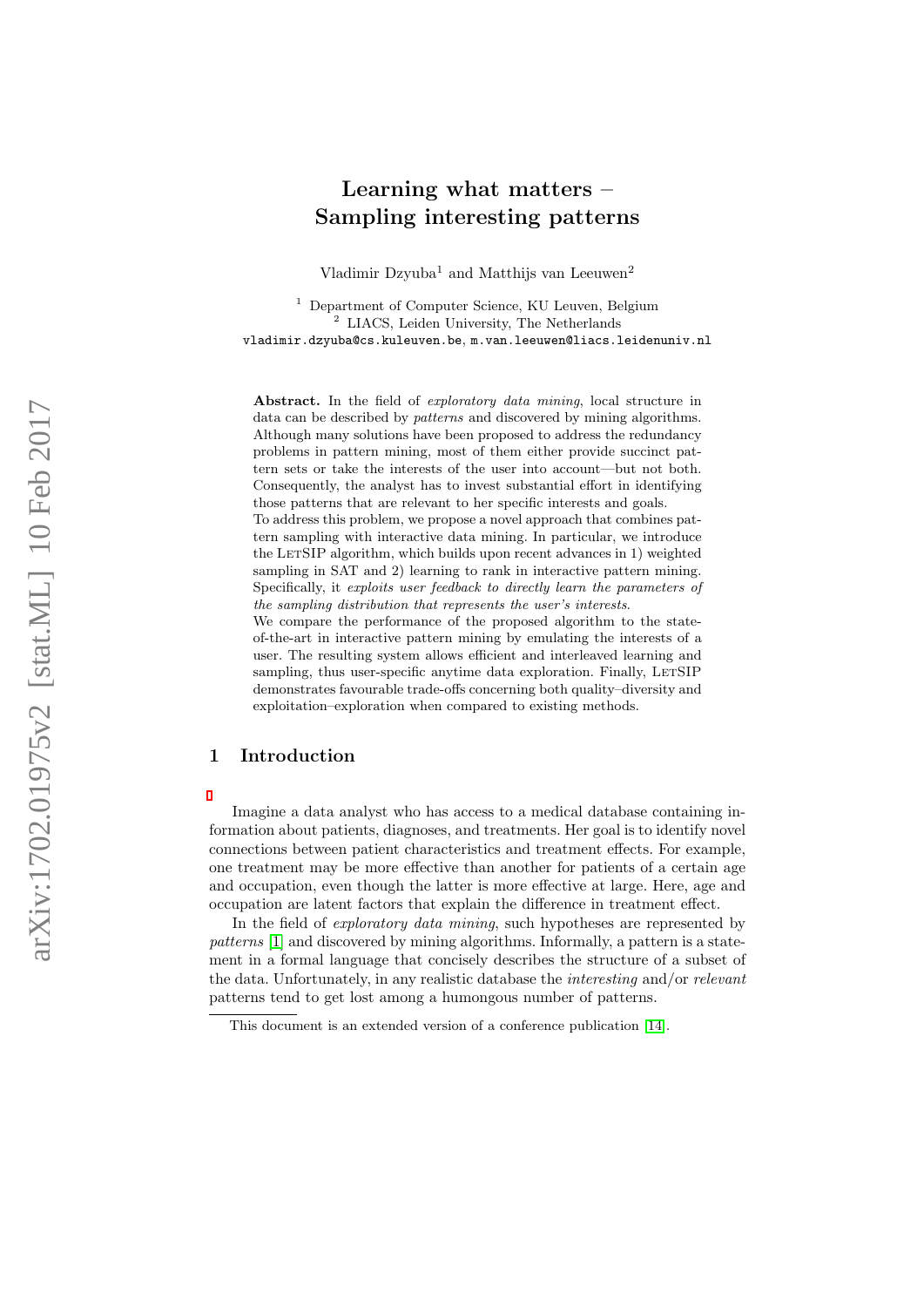The solutions that have been proposed to address this so-called *pattern ex*plosion, caused by enumerating all patterns satisfying given constraints, can be roughly clustered into four categories: 1) *condensed representations* [\[10\]](#page-12-1), 2) pattern set mining  $[9], 3$  $[9], 3$ ) pattern sampling  $[5], 4$  $[5], 4$ ) and—most recently—interactive pattern mining [\[20\]](#page-12-3). As expected, each of these categories has its own strengths and weaknesses and there is no ultimate solution as of yet.

That is, condensed representations, e.g., closed itemsets, can be lossless but usually still yield large result sets; pattern set mining and pattern sampling can provide succinct pattern sets but do not take the analyst into account; and existing interactive approaches take the user into account but do not adequately address the pattern explosion. Consequently, the analyst has to invest substantial effort in identifying those patterns that are relevant to her specific interests and goals, which often requires extensive data mining expertise.

Aims and contributions Our overarching aim is to enable analysts—such as the one described in the medical scenario above—to discover small sets of patterns from data that they consider interesting. This translates to the following three specific requirements. First, we require our approach to yield *concise and* diverse result sets, effectively avoiding the pattern explosion. Second, our method should take the user's interests into account and ensure that the results are relevant. Third, it should achieve this with limited effort on behalf of the user.

To satisfy these requirements, we propose an approach that combines pattern sampling with interactive data mining techniques. In particular, we introduce the LETSIP algorithm, for Learn to Sample Interesting Patterns, which follows the Mine, Interact, Learn, Repeat framework [\[13\]](#page-12-4). It samples a small set of patterns, receives feedback from the user, exploits the feedback to learn new parameters for the sampling distribution, and repeats these steps. As a result, the user may utilize a compact diverse set of interesting patterns at any moment, blurring the boundaries between learning and discovery modes.

We satisfy the first requirement by using a sampling technique that samples high quality patterns with high probability. While sampling does not guarantee diversity per se, we demonstrate that it gives concise yet diverse results in practice. Moreover, sampling has the advantage that it is anytime, i.e., the result set can grow by user's request. LETSIP's sampling component is based on recent advances in sampling in SAT [\[12\]](#page-12-5) and their extension to pattern sampling [\[15\]](#page-12-6).

The second requirement is satisfied by learning what matters to the user, i.e., by interactively learning the distribution patterns are sampled from. This allows the user to steer the sampler towards subjectively interesting regions. We build upon recent work [\[13,](#page-12-4)[7\]](#page-11-2) that uses preference learning to learn to rank patterns.

Although user effort can partially be quantified by the total amount of input that needs to be given during the analysis, the third requirement also concerns the time that is needed to find the first interesting results. For this it is of particular interest to study the trade-off between exploitation and exploration. As mentioned, one of the benefits of interactive pattern sampling is that the boundaries between learning and discovery are blurred, meaning that the system keeps learning while it continuously aims to discover potentially interesting patterns.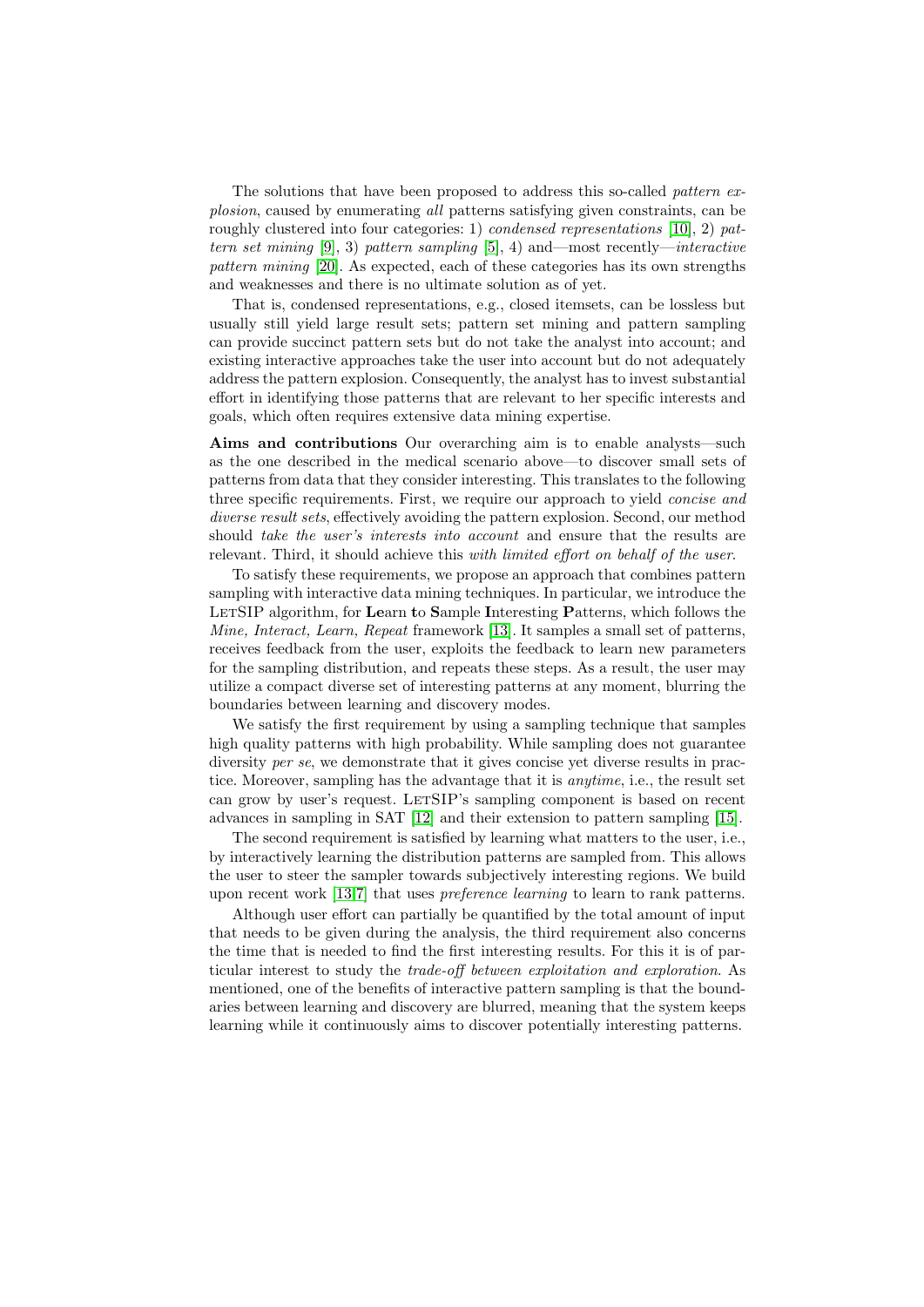We evaluate the performance of the proposed algorithm and compare it to the state-of-the-art in interactive pattern mining by emulating the interests of a user. The results confirm that the proposed algorithm has the capacity to learn what matters based on little feedback from the user. More importantly, the LETSIP algorithm demonstrates favourable trade-offs concerning both quality–diversity and exploitation–exploration when compared to existing methods.

# 2 Interactive pattern mining: Problem definition

Recall the medical analyst example. We assume that after inspecting patterns, she can judge their interestingness, e.g., by comparing two patterns. Then the primary task of interactive pattern mining consists in learning a formal model of her interests. The second task involves using this model to mine novel patterns that are subjectively interesting to the user (according to the learned model).

Formally, let  $D$  denote a dataset,  $\mathcal L$  a pattern language,  $\mathcal C$  a (possibly empty) set of constraints on patterns, and  $\succ$  the unknown subjective pattern preference relation of the current user over  $\mathcal{L}$ , i.e.,  $p_1 \succ p_2$  implies that the user considers pattern  $p_1$  subjectively more interesting than pattern  $p_2$ :

Problem 1 (Learning). Given  $D, \mathcal{L}$ , and  $\mathcal{C}$ , dynamically collect feedback U with respect to patterns in  $\mathcal L$  and use U to learn a (subjective) pattern interestingness function  $h : \mathcal{L} \to \mathbb{R}$  such that  $h(p_1) > h(p_1) \Leftrightarrow p_1 \succ p_2$ .

The mining task should account for the potential diversity of user's interests. For example, the analyst may (unwittingly) be interested in several unrelated treatments with disparate latent factors. An algorithm should be able to identify and mine patterns that are representative of these diverse hypotheses.

Problem 2 (Mining). Given  $\mathcal{D}, \mathcal{L}, \mathcal{C}$ , and h, mine a set of patterns  $\mathcal{P}_h$  that maximizes a combination of interestingness  $h$  and diversity of patterns.

The interestingness of  $P$  can be quantified by the average quality of its members, i.e.,  $\sum_{p\in\mathcal{P}} h(p) |p|$ . Diversity measures quantify how different patterns in a set are from each other. *Joint entropy* is a common diversity measure [\[24\]](#page-12-7) (see Section [4](#page-3-0) for the definition).

### 3 Related work

In this paper, we focus on two classes of related work aimed at alleviating the pattern explosion, namely 1) pattern sampling and 2) interactive pattern mining.

Pattern sampling. First pattern samplers are based on Markov Chain Monte Carlo (MCMC) random walks over the pattern lattice [\[5,](#page-11-1)[17,](#page-12-8)[4\]](#page-11-3). Their main advantage is that they support "black box" distributions, i.e., they do not require any prior knowledge about the target distribution, a property essential for interactive exploration. However, they often converge only slowly to the desired target distribution and require the selection of the "right" proposal distributions.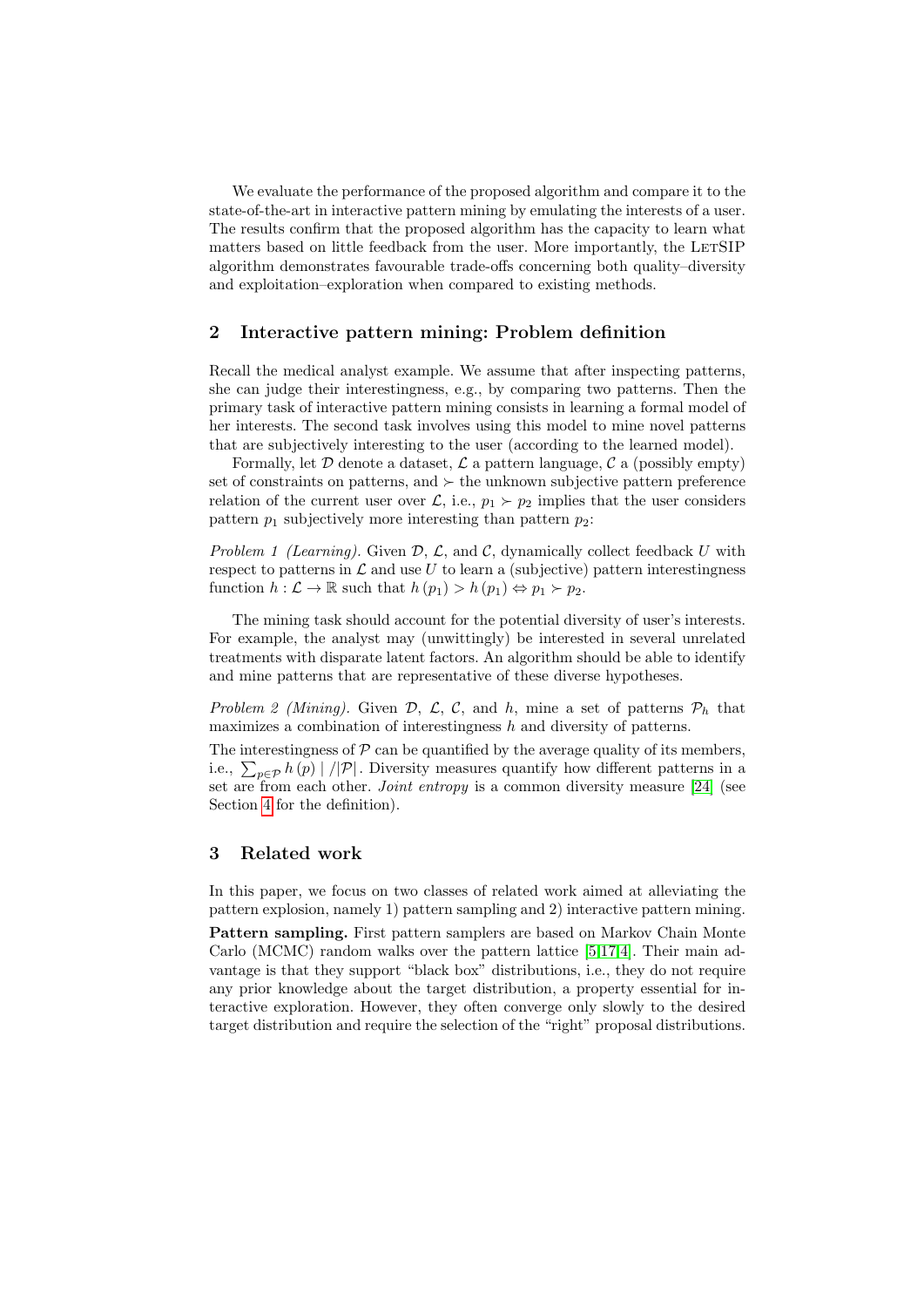Samplers that are based on alternative approaches include direct two-step samplers and XOR samplers. Two-step samplers [\[6](#page-11-4)[,8\]](#page-11-5), while provably accurate and efficient, only support a limited number of distributions and thus cannot be easily extended to interactive settings. Flexics [\[15\]](#page-12-6) is a recently proposed pattern sampler based on the latest advances in weighted constrained sampling in SAT [\[12\]](#page-12-5). It supports black-box target distributions, provides guarantees with respect to sampling accuracy and efficiency, and has been shown to be competitive with the state-of-the-art methods described above.

Interactive pattern mining. Most recent approaches to interactive pattern mining are based on learning to rank patterns. They first appeared in Xin et al. [\[25\]](#page-12-9) and Rueping [\[22\]](#page-12-10) and were independently extended by Boley et al. [\[7\]](#page-11-2) and Dzyuba et al. [\[13\]](#page-12-4). The central idea behind these algorithms is to alternate between mining and learning. Priime [\[3\]](#page-11-6) focuses on advanced feature construction for interactive mining of structured data, e.g., sequences or graphs.

To the best of our knowledge, IPM [\[2\]](#page-11-7) is the only existing approach to interactive itemset sampling. It uses binary feedback ("likes" and "dislikes") to update weights of individual items. Itemsets are sampled proportional to the product of weights of constituent items. Thus, the model of user interests in IPM is fairly restricted; moreover, it potentially suffers from convergence issues typical for MCMC. We empirically compare LETSIP with IPM in Section [6.](#page-7-0)

### <span id="page-3-0"></span>4 Preliminaries

Pattern mining and sampling. We focus on *itemset mining*, i.e., pattern mining for binary data. Let  $\mathcal{I} = \{1 \dots M\}$  denote a set of items. Then, a dataset  $\mathcal D$  is a bag of transactions over  $\mathcal I$ , where each transaction t is a subset of  $\mathcal I$ , i.e.,  $t \subseteq \mathcal{I}; \mathcal{T} = \{1 \dots N\}$  is a set of transaction indices. The pattern language  $\mathcal{L}$  also consists of sets of items, i.e.,  $\mathcal{L} = 2^{\mathcal{I}}$ . An itemset p occurs in a transaction t, iff  $p \subseteq t$ . The frequency of p is the proportion of transactions in which it occurs, i.e.,  $freq(p) = |\{t \in \mathcal{D} \mid p \subseteq t\}|/N$ . In labeled datasets, each transaction t has a label from  $\{-, +\}$ ; freq<sup>-,+</sup> are defined accordingly.

Given an (arbitrarily ordered) pattern set  $P$  of size k, its diversity can be measured using *joint entropy*  $H_J$ , which essentially quantifies the overlap of sets of transactions, in which the patterns in  $P$  occur. Let  $\lceil \cdot \rceil$  denote the Iverson bracket,  $b' \in \{0,1\}^k$  a binary k-tuple, and  $P(b') = \frac{1}{|\mathcal{D}|} \sum_{t \in \mathcal{I}}$ t∈D  $\prod$  $i \in [1, k]$  $[b'_i = 1 \Leftrightarrow \mathcal{P}_i \subseteq t]$  the fraction of transactions in  $D$  covered only by patterns in  $P$  that correspond to non-zero elements of b' (e.g., if  $k = 3$  and  $b' = 101$ , we only count the transactions covered by the 1st and the 3rd pattern and not covered by the 2nd pattern). Joint entropy  $H_J$  is defined as  $H_J(\mathcal{P}) = -\sum$  $\sum_{b \in \{0,1\}^k} P(b) \times \log P(b)$ .  $H_J$  is mea-

sured in bits and bounded from above by  $k$ . The higher the joint entropy, the more diverse are the patterns in  $P$  in terms of their occurrences in  $D$ .

The choice of constraints and a quality measure allows a user to express her analysis requirements. The most common constraint is *minimal frequency*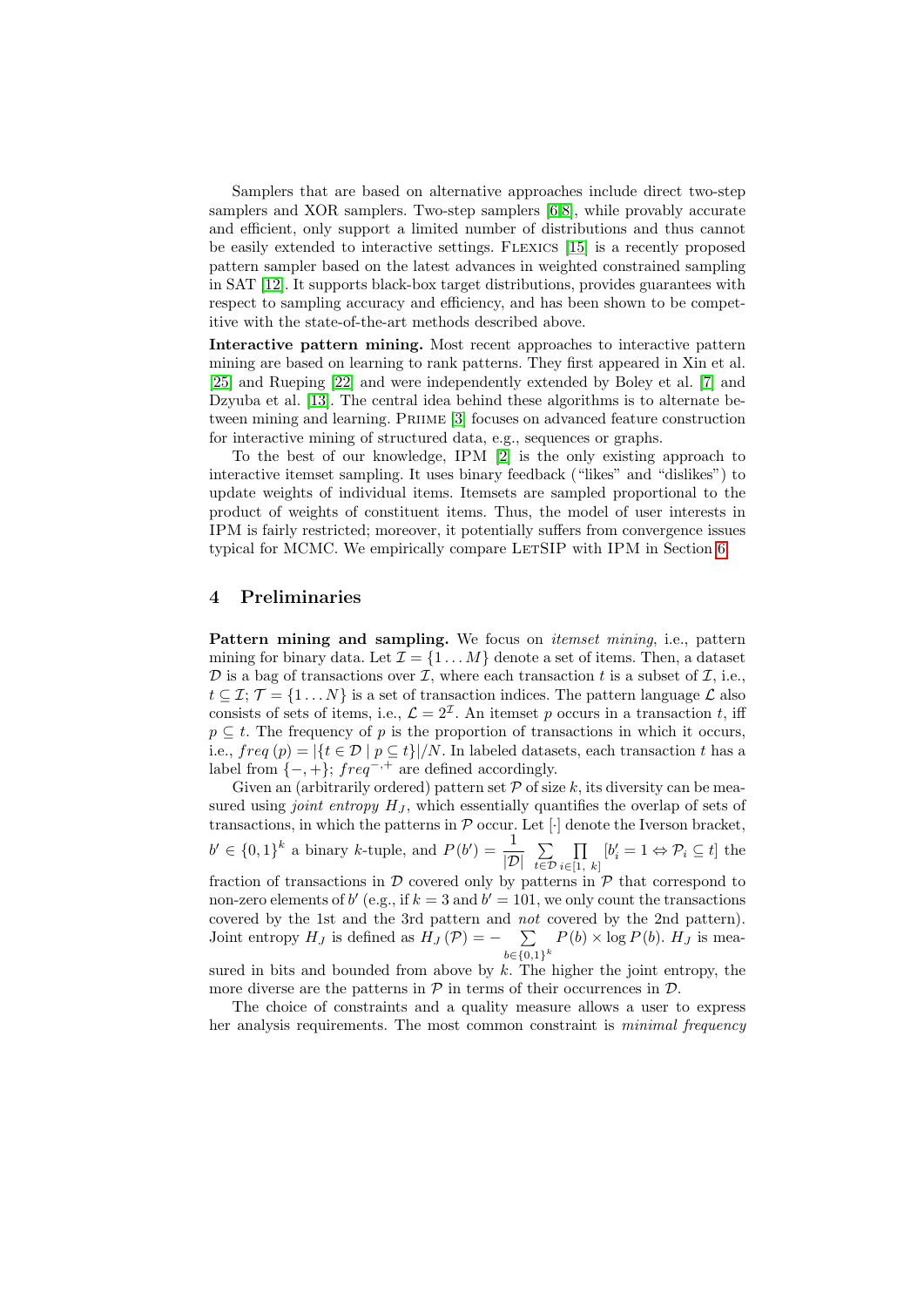$freq(p) \geq \theta$ . In contrast to hard constraints, quality measures are used to describe soft preferences that allow to rank patterns; see Section [6](#page-7-0) for examples.

While common mining algorithms return the top- $k$  patterns w.r.t. a measure  $\varphi : \mathcal{L} \to \mathbb{R}^+$ , pattern sampling is a randomized procedure that 'mines' a pattern with probability proportional to its quality, i.e.,  $P_{\varphi}(p \text{ is sampled}) = \varphi(p)/Z_{\varphi}$ , if  $p \in \mathcal{L}$  satisfies  $\mathcal{C}$ , and 0 otherwise, where  $Z_{\varphi}$  is the (unknown) normalization constant. This is an instance of weighted constrained sampling.

Weighted constrained sampling. This problem has been extensively studied in the context of sampling solutions of a SAT problem  $[21]$ . WEIGHTGEN  $[12]$ is a recent algorithm for approximate weighted sampling in SAT. The core idea consists of partitioning the solution space into a number of "cells" and sampling a solution from a random cell. Partitioning with desired properties is obtained via augmenting the SAT problem with uniformly random XOR constraints (XORs).

To sample a solution, WeightGen dynamically estimates the number of XORs required to obtain a suitable cell, generates random XORs, stores the solutions of the augmented problem (i.e., a random cell), and returns a perfect weighted sample from the cell. Owing to the properties of partitioning with uniformly random XORs, WEIGHTGEN provides theoretical performance guarantees regarding quality of samples and efficiency of the sampling procedure.

For implementation purposes, WEIGHTGEN only requires an efficient oracle that enumerates solutions. Moreover, it treats the target sampling distribution as a black box: it requires neither a compact description thereof, nor the knowledge of the normalization constant. Both features are crucial in pattern sampling settings. FLEXICS [\[15\]](#page-12-6), a recently proposed pattern sampler based on WEIGHT-Gen, has been shown to be accurate and efficient. See Appendix [A](#page-12-12) for a more detailed description of these algorithms.

Preference learning. The problem of learning ranking functions is known as object ranking [\[19\]](#page-12-13). A common solving technique involves minimizing pairwise loss, e.g., the number of discordant pairs. For example, user feedback  $U =$  $\{p_1 \succ p_3 \succ p_2, p_4 \succ p_2\}$  is seen as  $\{(p_1 \succ p_3), (p_1 \succ p_2), (p_3 \succ p_2), (p_4 \succ p_2)\}.$ Given feature representations of objects  $p_i$ , object ranking is equivalent to positive-only classification of difference vectors, i.e., a ranked pair example  $p_i > p_j$ corresponds to a classification example  $(p_i - p_j, +)$ . All pairs comprise a training dataset for a scoring classifier. Then, the predicted ranking of any set of objects can be obtained by sorting these objects by classifier score descending. For example, this formulation is adopted by SvmRank [\[18\]](#page-12-14).

# <span id="page-4-0"></span>5 Algorithm

Key questions concerning instantiations of the Mine, interact, learn, repeat framework include 1) the feedback format, 2) learning quality measures from feedback, 3) mining with learned measures, and crucially, 4) selecting the patterns to show to the user. As pattern sampling has been shown to be effective in mining and learning, we present LETSIP, a sampling-based instantiation of the framework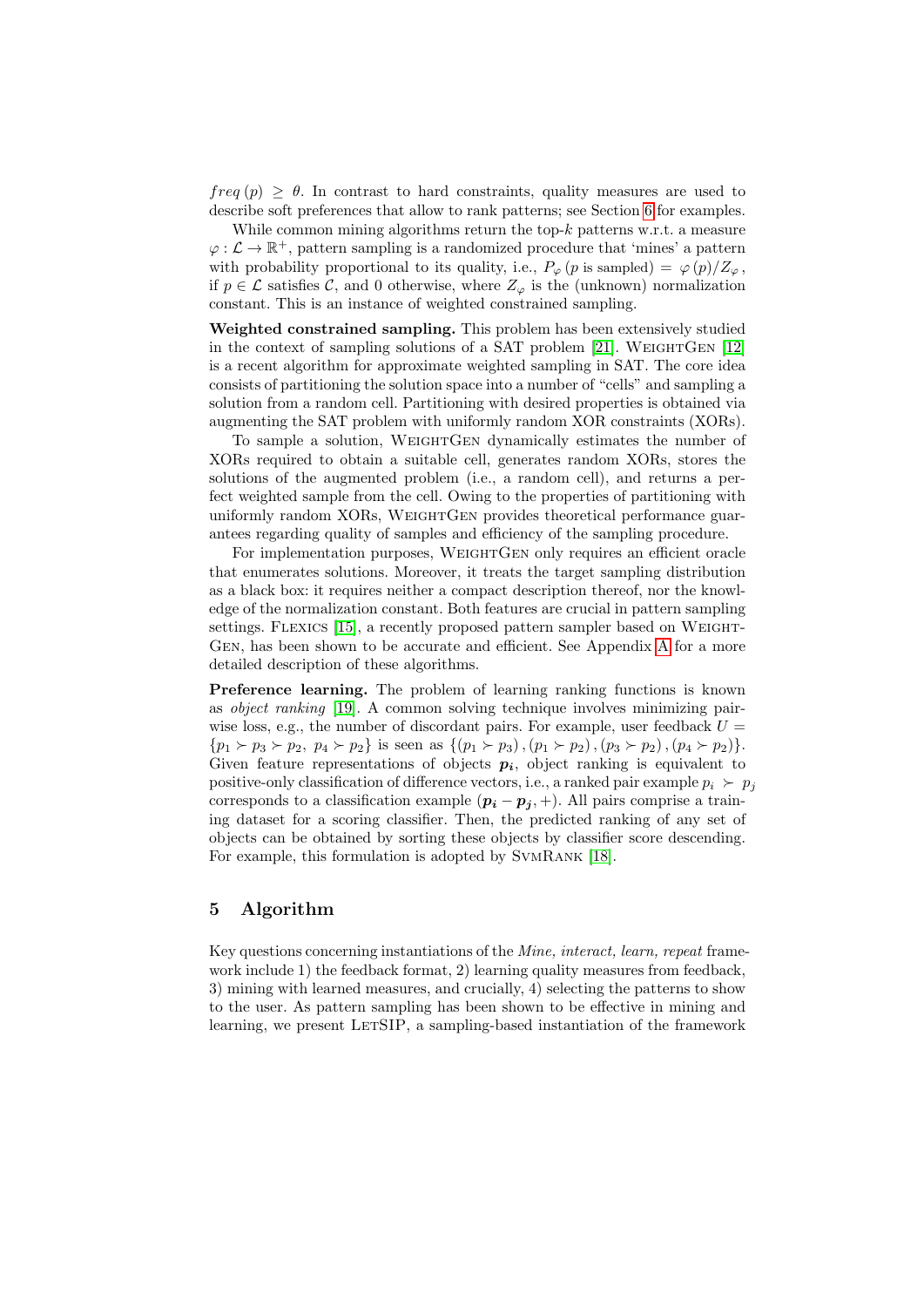#### Algorithm 1 LETSIP

**Input:** Dataset  $\mathcal{D}$ , minimal frequency threshold  $\theta$ 

**Parameters:** Query size k, query retention l, range A, cell sampling strategy  $\varsigma$ SCD: regularisation parameter  $\lambda$ , iterations T; FLEXICS: error tolerance  $\kappa$ 

 $\triangleright$  Initialization. 1: Ranking function  $h_0 =$  LOGISTIC(0, A)  $\triangleright$  Zero weights lead to uniform sampling 2: Feedback  $U \leftarrow \emptyset$ ,  $Q_0^* \leftarrow \emptyset$ 

 $\triangleright$  Mine, Interact, Learn, Repeat loop

- 3: for  $t = 1, 2, ...$  do
- 4:  $R = \text{TAKEFirst}(Q_{t-1}^*, l)$  > Retain top patterns from the previous iteration
- 5: Query  $Q_t \leftarrow R \cup \text{SAMPLEPATTERNS}(h_{t-1}) \times (k |R|)$  times
- 6:  $Q_t^* = \text{ORDER}(Q_t), U \leftarrow U \cup Q_t^*$  $\triangleright$  Ask user to order patterns in  $Q_t$ 7:  $h_t \leftarrow$  LOGISTIC(LEARNWEIGHTS( $U; \lambda, T$ ), A)

8: function SAMPLEPATTERNS(Sampling weight function  $w : \mathcal{L} \to [A, 1]$ )

- 9:  $C = \text{FLEXICSRANDOMCELL}(\mathcal{D}, \text{freq}(\cdot) > \theta, w; \kappa)$
- 10: if  $\varsigma = \text{Top}(m)$  then return m highest-weighted patterns
- <span id="page-5-0"></span>11: else if  $\varsigma =$  RANDOM then return PERFECTSAMPLE(C, w)

which employs FLEXICS. The sequel describes the mining and learning compo-nents of LETSIP. Algorithm [1](#page-5-0) shows its pseudocode.

Mining patterns by sampling. Recall that the main goal is to discover patterns that are subjectively interesting to a particular user. We use parameterised logistic functions to measure the interestingness/quality of a given pattern  $p$ :

$$
\varphi_{\text{logistic}}\left(p;w,A\right)=A+\frac{1-A}{1+e^{-\bm{w}\cdot\bm{p}}}
$$

where  $p$  is the vector of pattern features for  $p$ ,  $w$  are feature weights, and A is a parameter that controls the range of the interestingness measure, i.e.  $\varphi$ <sub>logistic</sub>  $\in$  (A, 1). Examples of pattern features include Length (p) =  $|p|/|\mathcal{I}|$ , Frequency  $(p) = freq(p)/|\mathcal{D}|$ , Items  $(i, p) = [i \in p]$ ; and Transactions  $(t, p) =$  $[p \subset t]$ , where  $[\cdot]$  denotes the Iverson bracket. Weights reflect feature contributions to pattern interestingness, e.g., a user might be interested in combinations of particular items or disinterested in particular transactions. The set of features would typically be chosen by the mining system designer rather than by the user herself. We empirically evaluate several feature combinations in Section [6.](#page-7-0)

Specifying feature weights manually is tedious and opaque, if at all possible. Below we present an algorithm that learns the weights based on easy-to-provide feedback with respect to patterns. This motivates our choice of logistic functions: they enable efficient learning. Furthermore, their bounded range  $[A, 1]$  yields distributions that allow efficient sampling directly proportional to  $\varphi$ <sub>logistic</sub> with Flexics. Parameter A essentially controls the tilt of the distribution [\[15\]](#page-12-6).

User interaction & learning from feedback. Following previous research [\[13\]](#page-12-4), we use ordered feedback, where a user is asked to provide a total order over a (small) number of patterns according to their subjective interestingness; see Figure [1](#page-7-1) for an example. We assume that there exists an unknown, user-specific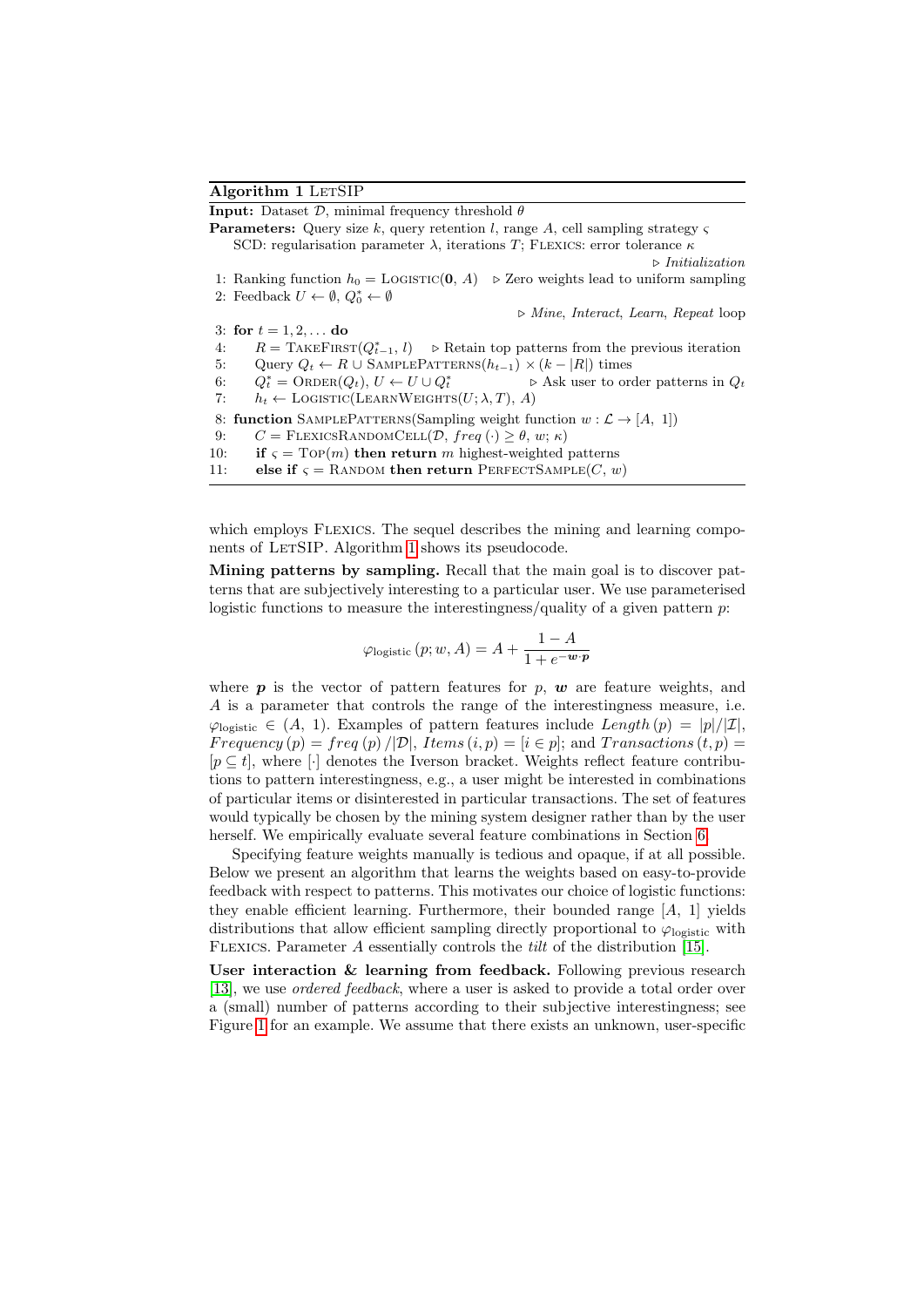target ranking  $R^*$ , i.e., a total order over  $\mathcal L$ . The inductive bias is that there exists  $w^*$  such that  $p \succ q \Rightarrow \varphi_{logistic}(p, w^*) > \varphi_{logistic}(q, w^*)$ . We apply the reduction of object ranking to binary classification of difference vectors (see Section [4\)](#page-3-0). Following Boley et al. [\[7\]](#page-11-2), we use Stochastic Coordinate Descent (SCD) [\[23\]](#page-12-15) for minimizing L1-regularized logistic loss. However, unlike Boley et al., we directly use the learned functions for sampling.

SCD is an anytime convex optimization algorithm, which makes it suitable for the interactive setting. Its runtime scales linearly with the number of training pairs and the dimensionality of feature vectors. It has two parameters: 1) the number of weight updates (per iteration of LETSIP)  $T$  and 2) the regularization parameter  $\lambda$ . However, direct learning of  $\varphi_{\text{logistic}}$  is infeasible, as it results in a non-convex loss function. We therefore use SCD to optimize the standard logistic loss, which is convex, and use the learned weights  $w$  in  $\varphi$ <sub>logistic</sub>.

Selecting patterns to show to the user. An interactive system seeks to ensure faster learning of accurate models by targeted selection of patterns to show to the user; this is known as *active learning* or *query selection*. Randomized methods have been successfully applied to this task [\[13\]](#page-12-4). Furthermore, in large pattern spaces the probability that two redundant patterns are sampled in one (small) batch is typically low. Therefore, a sampler, which produces independent samples, typically ensures diversity within batches and thus sufficient exploration. We directly show  $k$  patterns sampled by FLEXICS proportional to  $\varphi$ logistic to the user, for which she has to provide a total order as feedback.

We propose two modifications to FLEXICS, which aim at emphasising exploitation, i.e., biasing sampling towards higher-quality patterns. First, we employ alternative cell sampling strategies. Normally Flexics draws a perfect weighted random sample, once it obtains a suitable cell. We denote this strategy as  $\varsigma =$  RANDOM. We propose an alternative strategy  $\varsigma =$  Top $(m)$ , which picks the m highest-quality patterns from a cell (Line [10](#page-4-0) in Algorithm [1\)](#page-5-0). We hypothesize that, owing to the properties of random XOR constraints, patterns in a cell as well as in consecutive cells are expected to be sufficiently diverse and thus the modified cell sampling does not disrupt exploration.

Rigorous analysis of (unweighted) uniform sampling by Chakraborty et al. shows that re-using samples from a cell still ensures broad coverage of the solution space, i.e., diversity of samples [\[11\]](#page-12-16). Although as a downside, consecutive samples are not i.i.d., the effects are bounded in theory and inconsequential in practice. We use these results to take license to modify the theoretically motivated cell sampling procedure. Although we do not present a similar theoretical analysis of our modifications, we evaluate them empirically.

Second, we propose to retain the top l patterns from the previous query and only sample  $k - l$  new patterns (Lines [4–5\)](#page-4-0). This should help users to relate the queries to each other and possibly exploit the structure in the pattern space.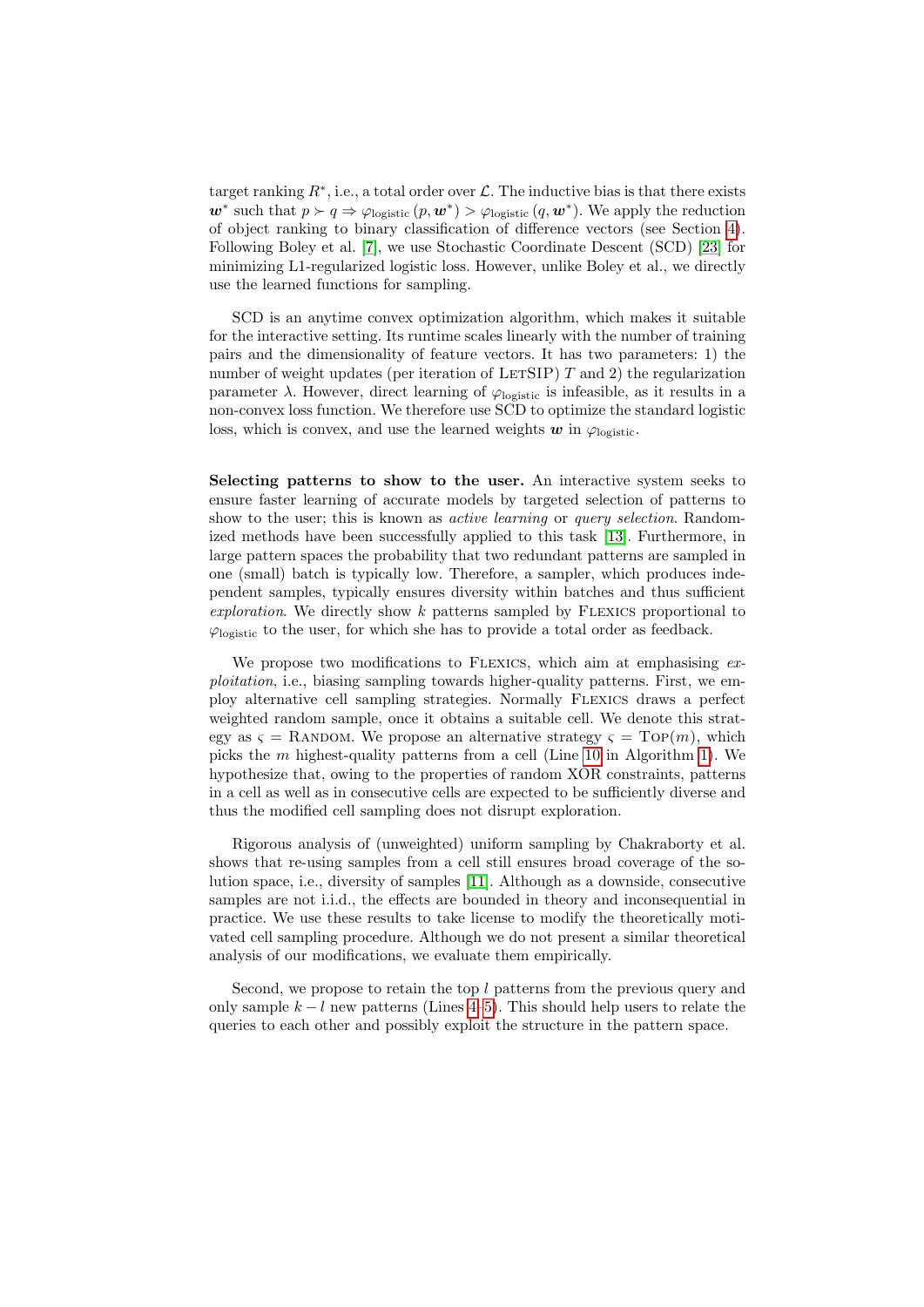

<span id="page-7-1"></span>Fig. 1. We emulate user feedback U using a hidden quality measure  $\varphi$  (here surp; the boxplot shows the distribution of  $\varphi$  in the given dataset). The rows above the bar show the properties of the sampled patterns that would be inspected by a user, e.g., frequency or length, and the emulated feedback. The scatter plots show the relation between  $\varphi$  and the learned model of user interests  $\varphi_{\text{logistic}}$  after 1 and 29 iterations of feedback and learning. The performance of the learned model improves considerably as evidenced by higher values of  $\varphi$  of the sampled patterns (squares) and lower regret.

### <span id="page-7-0"></span>6 Experiments

The experimental evaluation focuses on 1) the accuracy of the learned user models and 2) the effectiveness of learning and sampling. Evaluating interactive algorithms is challenging, for domain experts are scarce and it is hard to gather enough experimental data to draw reliable conclusions. In order to perform extensive evaluation, we emulate users using (hidden) interest models, which the algorithm is supposed to learn from ordered feedback only.

We follow a protocol also used in previous work [\[13\]](#page-12-4): we assume that  $R^*$  is derived from a quality measure  $\varphi$ , i.e.,  $p \succ q \Leftrightarrow \varphi(p) > \varphi(q)$ . Thus, the task is to learn to sample frequent patterns proportional to  $\varphi$  from (short) sample rankings. As  $\varphi$ , we use frequency  $freq$ , surprisingness  $surp$ , and discriminativity in labeled data as measured by  $\chi^2$ , where  $surr(p) = \max\{freq(p) - \prod freq(\{i\}), 0\}$  and i∈p

$$
\chi^2\left(p\right)=\sum_{c\in\{-,+\}}\frac{\left( freq\left(p\right)\left( freq^c\left(p\right)-|\mathcal{D}^c| \right)\right)^2}{freq\left(p\right)|\mathcal{D}^c|}+\frac{\left( freq\left(p\right)\left( freq^c\left(p\right)-|\mathcal{D}^c| \right)\right)^2}{(|\mathcal{D}|-freq\left(p\right))|\mathcal{D}^c|}
$$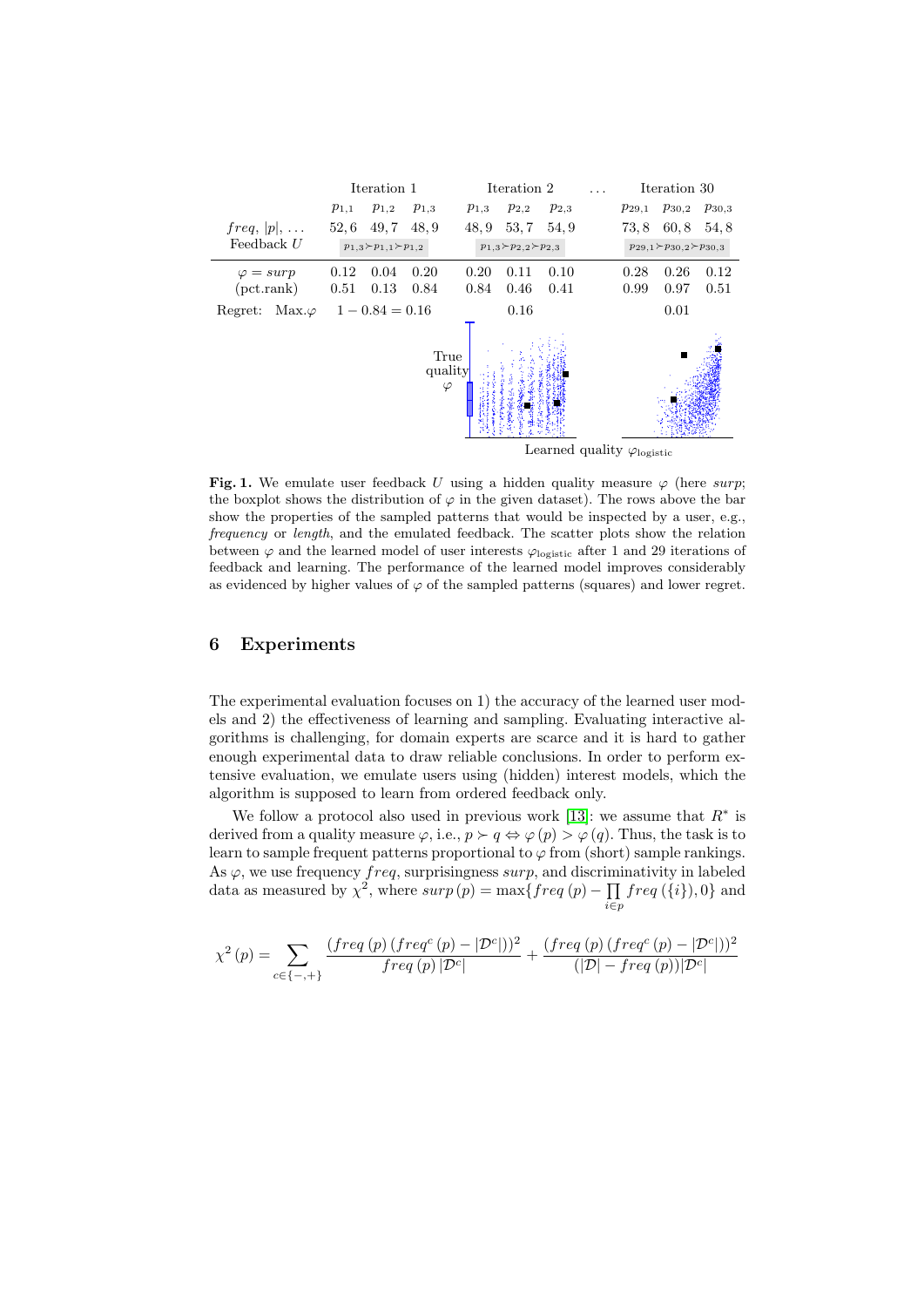We investigate the performance of the algorithm on ten datasets<sup>[3](#page-8-0)</sup>. For each dataset, we set the minimal support threshold such that there are approximately 140 000 frequent patterns. Table [1](#page-8-1) shows dataset statistics. Each experiment involves 30 iterations (queries). We use the default values suggested by the authors of SCD and Flexics for the auxiliary parameters of LETSIP:  $\lambda = 0.001$ ,  $T = 1000$ , and  $\kappa = 0.9$ .

We evaluate performance using cumulative regret, which is the difference between the ideal value of a cer-

<span id="page-8-1"></span>

|  |  | Table 1. Dataset properties. |
|--|--|------------------------------|
|--|--|------------------------------|

|            |     |      | θ   | Frequent<br>patterns |
|------------|-----|------|-----|----------------------|
| anneal     | 93  | 812  | 660 | 149331               |
| australian | 125 | 653  | 300 | 141551               |
| german     | 112 | 1000 | 300 | 161858               |
| heart.     | 95  | 296  | 115 | 153214               |
| hepatitis  | 68  | 137  | 48  | 148289               |
| lymph      | 68  | 148  | 48  | 146969               |
| primary    | 31  | 336  | 16  | 162296               |
| soybean    | 50  | 630  | 28  | 143519               |
| vote       | 48  | 435  | 25  | 142095               |
| <b>Z00</b> | 36  | 101  | 10  | 151806               |

tain measure  $M$  and its observed value, summed over iterations. We use the maximal and average quality  $\varphi$  in a query and joint entropy as performance measures. To allow comparison across datasets and measures, we use percentile ranks by  $\varphi$  as a non-parametric measure of ranking performance. We also divide joint entropy by k: thus, the ideal value of each measure is  $1$  (e.g., the highest possible  $\varphi$  over all frequent patterns has the percentile rank of 1), and the regret is defined as  $\sum 1 - M(Q_i^*)$ , where  $M \in \{\varphi_{avg}, \varphi_{max}, H_J\}$ . We repeat each experiment ten times with different random seeds and report average regret.

A characteristic experiment in detail. Figure [1](#page-7-1) illustrates the workings of LETSIP and the experimental setup. It uses the **lymph** dataset, the target quality measure  $\varphi = \text{surp}, \text{Items}$  as features, and the following parameter settings:  $k = 3, A = 0.1, l = 1, \varsigma =$ RANDOM.

LETSIP starts by sampling patterns uniformly. A human user would inspect the patterns (items not shown) and their properties, e.g., frequency or length, or visualizations thereof, and rank the patterns by their subjective interestingness; in these experiments, we order them according to their values of  $\varphi$ . The algorithm uses the feedback to update  $\varphi_{\text{logistic}}$ . At the next iteration, the patterns are sampled from an updated distribution. As  $l = 1$ , the top-ranked pattern from the previous iteration  $(p_{1,3})$  is retained. After a number of iterations, the accuracy of the approximation increases considerably, while the regret decreases. On average, one iteration takes 0.5s on a desktop computer.

Evaluating components of LetSIP. We investigate the effects of the choice of features and parameter values on the performance of LetSIP, in particular query size k, query retention l, range A, and cell sampling strategy  $\varsigma$ . We use the following feature combinations ( $\parallel$  denotes concatenation): *Items* (I); Items | Length | Frequency (ILF); and Items | Length | Frequency | Transactions (ILFT). Values for other parameters and aggregated results are shown in Table [2.](#page-10-0)

Increasing the query size decreases the maximal quality regret more than twofold, which indicates that the proposed learning technique is able to identify

<span id="page-8-0"></span><sup>3</sup> Source: <https://dtai.cs.kuleuven.be/CP4IM/datasets/>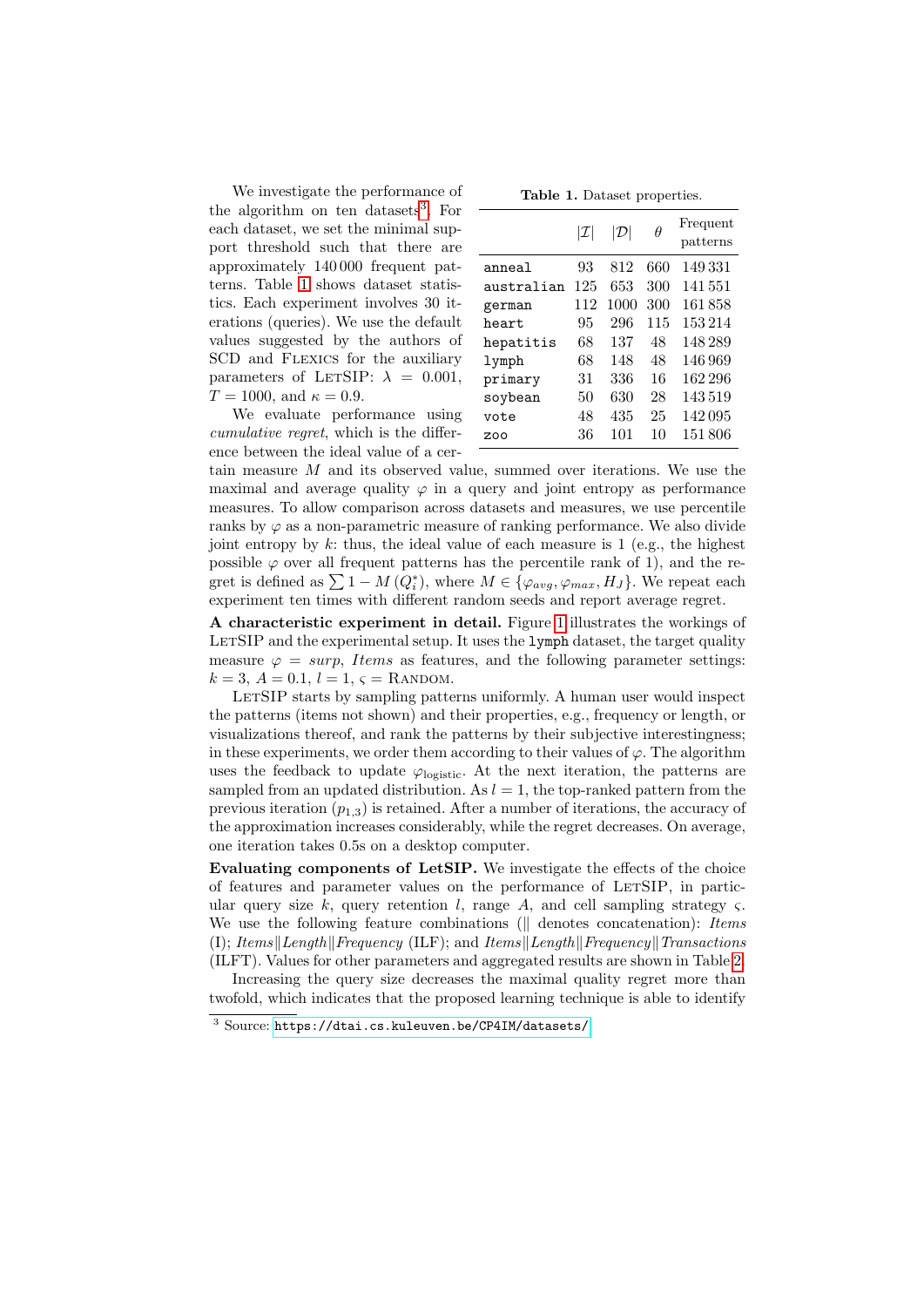the properties of target measures from ordered lists of patterns. However, as larger queries also increase the user effort, further we use a more reasonable query size of  $k = 5$ . Similarly, additional features provide valuable information to the learner. Changing the range A does not affect the performance.

The choice of values for query retention  $l$  and the cell sampling strategy allows influencing the exploration-exploitation trade-off. Interestingly, retaining one highest-ranked pattern results in the lowest regret with respect to the *maximal* quality. Fully random queries  $(l = 0)$  do not enable sufficient exploitation, whereas higher retention  $(l \geq 2)$ —while ensuring higher *average* qualityprevents exploration necessary for learning accurate weights.

The cell sampling strategy is the only parameter that clearly affects joint entropy, with purely random cell sampling yielding the lowest regret. However, it is also results in the highest quality regrets, which negates the gains in diversity. Taking the best pattern according to  $\varphi_{\text{logistic}}$  ensures the lowest quality regrets and joint entropy equivalent to other strategies. Based on these findings, we use the following parameters in the remaining experiments:  $k = 5$ , features = ILFT,  $A = 0.5, l = 1, \varsigma = \text{Top}(1).$ 

The largest proportion of LETSIP's runtime costs is associated with sampling (costs of weight learning are low due to a relatively low number of examples). The most important factor is the number of items  $|\mathcal{I}|$ : the average runtime per iteration ranges from 0.8s for lymph to 5.8s for australian, which is suitable for online data exploration. See the Flexics paper [\[15\]](#page-12-6) for more information about the scalability of the sampling component.

Comparing with alternatives. We compare LETSIP with APLE [\[13\]](#page-12-4), another approach based on active preference learning, and IPM [\[2\]](#page-11-7), an MCMC-based interactive sampling framework. For the former, we use query size  $k$  and feature representation identical to LETSIP, query selector  $MMR(\alpha = 0.3, \lambda = 0.7)$ ,  $C_{\text{RANKSVM}} = 0.005$ , and 1000 frequent patterns sampled uniformly at random and sorted by *freq* as the *source ranking*. To compute regret, we use the top-5 frequent patterns according to the learned ranking function.

To emulate binary feedback for IPM based on  $\varphi$ , we use a technique similar to the one used by the authors: we designate a number of items as "interesting" and "like" an itemset, if more than half of its items are "interesting". To select the items, we sort frequent patterns by  $\varphi$  descending and add items from the top-ranked patterns until 15% of all patterns are considered "liked".

As we were not able to obtain the code for IPM, we implemented its sampling component by materializing all frequent patterns and generating perfect samples according to the learned multiplicative distribution. Note that this approach favors IPM, as it eliminates the issues of MCMC convergence. We request 300 samples (the amount of training data roughly equivalent to that of LETSIP), partition them into 30 groups of 10 patterns each, and use the tail 5 patterns in each group for regret calculations. Following the authors' recommendations, we set the learning parameter to  $b = 1.75$ . For the sampling-based methods LETSIP and IPM, we also report the diversity regret as measured by joint entropy.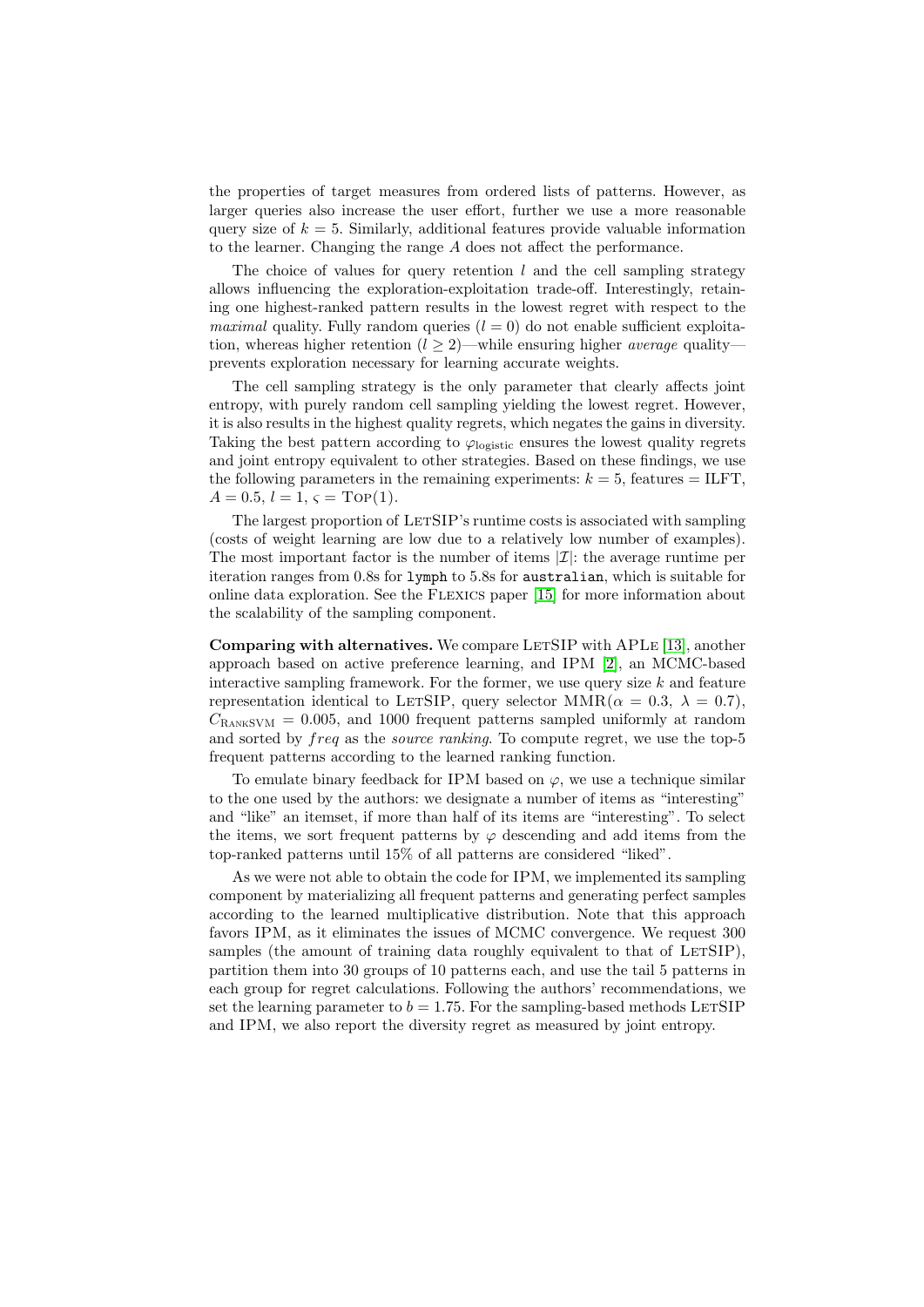|                           |                                               | Regret: $avg.\varphi$ | Regret: max. $\varphi$ | Regret: $H_J$                      |  |  |
|---------------------------|-----------------------------------------------|-----------------------|------------------------|------------------------------------|--|--|
| Query size $k$            | $\overline{5}$                                | $6.35 \pm 1.04$       | $1.13 \pm 0.52$        | $13.28 + 0.89$                     |  |  |
|                           | 10                                            | $5.91\pm0.59$         | $0.47 + 0.18$          | $17.44 \pm 0.45$                   |  |  |
|                           | All results below are for query size of $k=5$ |                       |                        |                                    |  |  |
| Features                  | T                                             | $8.17 \pm 0.96$       | $1.35 \pm 0.56$        | $13.64 \pm 0.90$                   |  |  |
|                           | <b>ILF</b>                                    | $6.30 \pm 1.36$       | $1.16 \pm 0.59$        | $13.15 \pm 0.96$                   |  |  |
|                           | <b>ILFT</b>                                   | $4.60 + 0.78$         | $0.87 + 0.40$          | $13.06 + 0.81$                     |  |  |
| Range A                   | 0.5                                           | $6.43 \pm 1.06$       | $1.15 \pm 0.52$        | $13.20\pm0.86$                     |  |  |
|                           | 0.1                                           | $6.26 + 1.01$         | $1.11 + 0.51$          | $13.36 \pm 0.91$                   |  |  |
| Query retention $l$       | $\theta$                                      | $8.19 \pm 1.21$       | $2.53 \pm 0.72$        | $13.38 \pm 0.69$                   |  |  |
|                           | 1                                             | $6.78 \pm 0.99$       | $0.53 + 0.34$          | $13.06 + 0.72$                     |  |  |
|                           | $\overline{2}$                                | $5.61 \pm 0.94$       | $0.61 \pm 0.42$        | $13.56 \pm 1.05$                   |  |  |
|                           | 3                                             | $4.80 + 1.00$         | $0.80 \pm 0.57$        | $13.33 \pm 1.22$                   |  |  |
| Cell sampling $\varsigma$ | RANDOM                                        | $10.60 \pm 0.71$      | $1.89 \pm 0.64$        | $\textbf{12.15} \pm \textbf{0.59}$ |  |  |
|                           | Top(1)                                        | $5.14 \pm 1.13$       | $0.81 \pm 0.45$        | $13.70 \pm 1.00$                   |  |  |
|                           | Top(2)                                        | $5.45 \pm 1.06$       | $0.87 \pm 0.47$        | $13.60 \pm 0.98$                   |  |  |
|                           | Top(3)                                        | $5.95 \pm 1.20$       | $0.95 \pm 0.50$        | $13.57 \pm 0.96$                   |  |  |

<span id="page-10-0"></span>Table 2. Effect of LETSIP's parameters on regret w.r.t. three performance measures. Results are aggregated over datasets, quality measures, and other parameters.

Table [3](#page-11-8) shows the results. Note that the regret of LETSIP is lower than in Table [2,](#page-10-0) as the specific parameter combination suggested by the previous experiments is used. Furthermore, it is substantially lower than that of either of the alternatives. The advantage over IPM is due to a more powerful learning mechanism and feature representation. IPM's multiplicative weights are biased towards longer itemsets and items seen at early iterations, which may prevent sufficient exploration, as evidenced by higher joint entropy regret. Non-sampling method APLE performs the best for  $\varphi = freq$ , which can be represented as a linear function of the features and learned by RankSVM with the linear kernel. It performs substantially worse in other settings and has the highest variance, which reveals the importance of informed source rankings and the cons of poolbased active learning. These results validate the design choices made in LETSIP.

### 7 Conclusion

We presented LETSIP, a sampling-based instantiation of the *Mine*, *interact*, learn, repeat interactive pattern mining framework. The user is asked to rank small sets of patterns according to their (subjective) interestingness. The learning component uses this feedback to build a model of user interests via active preference learning. The model directly defines the sampling distribution, which assigns higher probabilities to more interesting patterns. The sampling compo-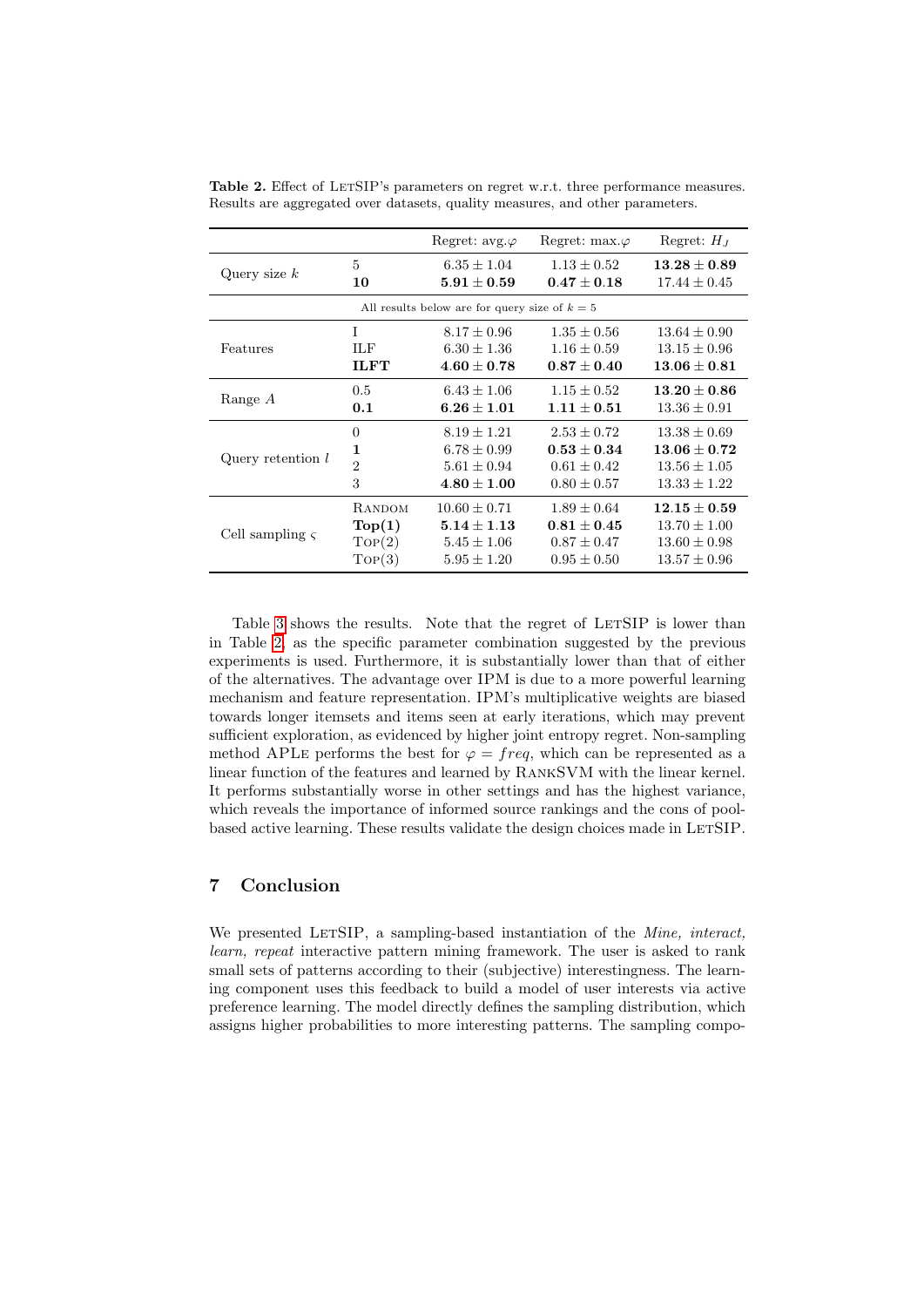<span id="page-11-8"></span>Table 3. LETSIP has considerably lower regrets than alternatives w.r.t. quality and, for samplers, diversity as quantified by joint entropy. (For  $\varphi = \text{surp}$  (marked by \*), IPM fails for 7 out of 10 datasets due to double overflow of multiplicative weights.)

|      | Regret: $avg.\varphi$                      |                                     |                                          | Regret: joint entropy $H_J$ |                                        |                                          |
|------|--------------------------------------------|-------------------------------------|------------------------------------------|-----------------------------|----------------------------------------|------------------------------------------|
|      | freq                                       | $\chi^2$                            | surp                                     | freq                        | $\gamma^2$                             | surp                                     |
|      | LETSIP $2.4 + 0.5$ $2.4 + 0.1$ $4.5 + 1.4$ |                                     |                                          |                             | $11.7 + 0.6$ $11.7 + 0.5$ $15.9 + 1.1$ |                                          |
| IPM- |                                            |                                     | $15.5 + 1.8$ $12.8 + 2.3$ $15.5 + 1.8$ * |                             |                                        | $15.7 + 1.9$ $15.4 + 1.9$ $19.8 + 2.1^*$ |
| APLE |                                            | $0.0 + 0.0$ $4.5 + 3.8$ $5.3 + 3.9$ |                                          |                             |                                        |                                          |

nent uses the recently proposed Flexics sampler, which we modify to facilitate control over the exploration-exploitation balance in active learning.

We empirically demonstrate that LETSIP satisfies the key requirements to an interactive mining system. We apply it to itemset mining, using a well-principled method to emulate a user. The results demonstrate that LETSIP learns to sample diverse sets of interesting patterns. Furthermore, it outperforms two state-ofthe-art interactive methods. This confirms that it has the capacity to tackle the pattern explosion while taking user interests into account.

Directions for future work include extending LETSIP to other pattern languages, e.g., association rules, investigating the effect of noisy user feedback on the performance, and formal analysis, e.g., with multi-armed bandits [\[16\]](#page-12-17). A user study is necessary to evaluate the practical aspects of the proposed approach.

Acknowledgements: Vladimir Dzyuba is supported by FWO-Vlaanderen. The authors would like to thank the anonymous reviewers for their helpful feedback.

### References

- <span id="page-11-0"></span>1. Aggarwal, C.C., Han, J. (eds.): Frequent Pattern Mining. Springer (2014)
- <span id="page-11-7"></span>2. Bhuiyan, M., Hasan, M.A.: Interactive knowledge discovery from hidden data through sampling of frequent patterns. Statistical Analysis and Data Mining: The ASA Data Science Journal 9(4), 205–229 (aug 2016)
- <span id="page-11-6"></span>3. Bhuiyan, M., Hasan, M.A.: PRIIME: A generic framework for interactive personalized interesting pattern discovery. In: Proc. of IEEE Big Data. pp. 606–615 (2016)
- <span id="page-11-3"></span>4. Boley, M., Gärtner, T., Grosskreutz, H.: Formal concept sampling for counting and threshold-free local pattern mining. In: Proceedings of SDM. pp. 177–188 (2010)
- <span id="page-11-1"></span>5. Boley, M., Grosskreutz, H.: Approximating the number of frequent sets in dense data. Knowledge and information systems 21(1), 65–89 (2009)
- <span id="page-11-4"></span>6. Boley, M., Lucchese, C., Paurat, D., Gärtner, T.: Direct local pattern sampling by efficient two-step random procedures. In: Proceedings of KDD. pp. 582–590 (2011)
- <span id="page-11-2"></span>7. Boley, M., Mampaey, M., Kang, B., Tokmakov, P., Wrobel, S.: One Click Mining – interactive local pattern discovery through implicit preference and performance learning. In: Workshop Proceedings of KDD. pp. 28–36 (2013)
- <span id="page-11-5"></span>8. Boley, M., Moens, S., Gärtner, T.: Linear space direct pattern sampling using coupling from the past. In: Proceedings of KDD. pp. 69–77 (2012)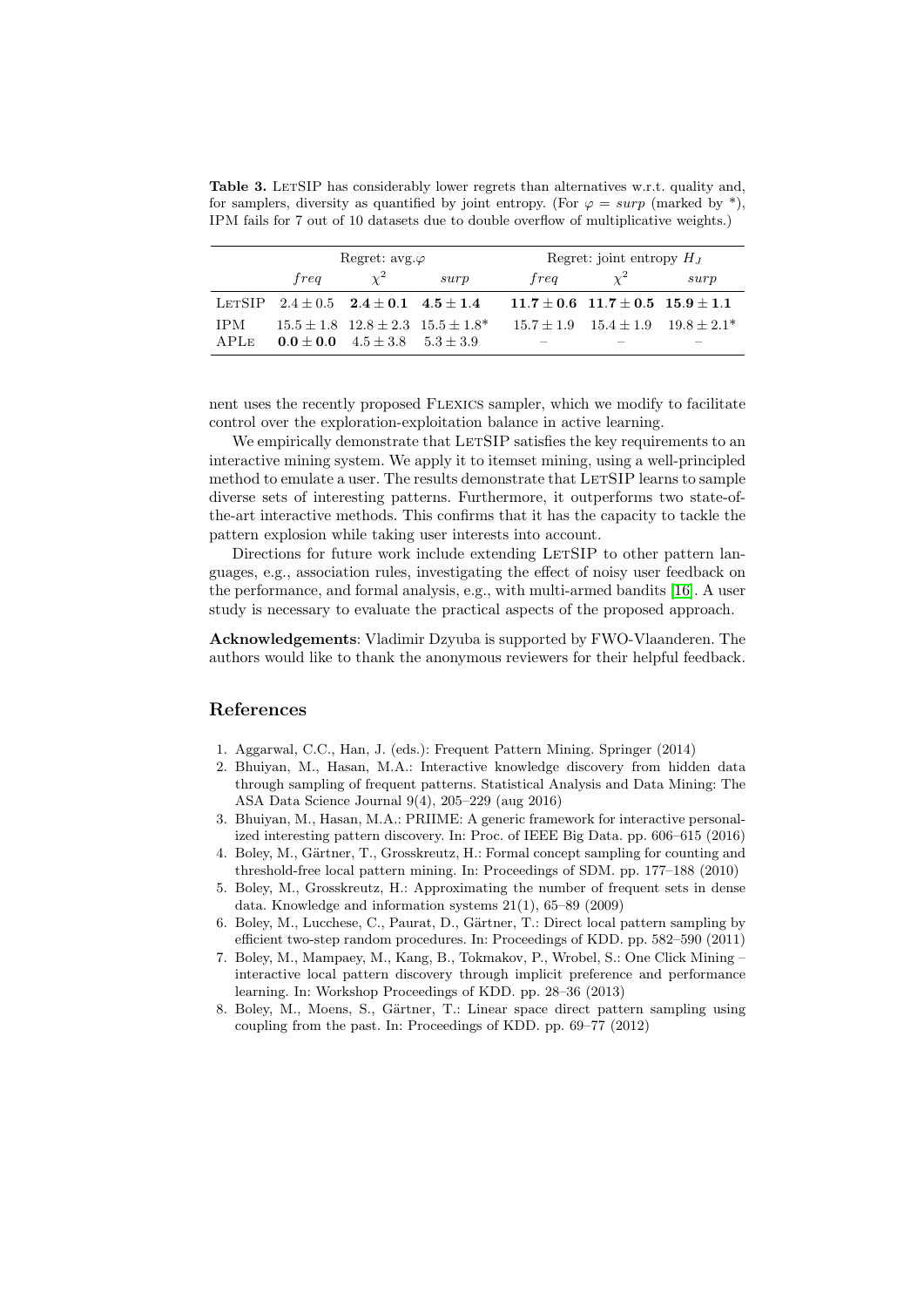- <span id="page-12-2"></span>9. Bringmann, B., Nijssen, S., Tatti, N., Vreeken, J., Zimmermann, A.: Mining sets of patterns. Tutorial at ECML/PKDD (2010)
- <span id="page-12-1"></span>10. Calders, T., Rigotti, C., Boulicaut, J.F.: A survey on condensed representations for frequent sets. In: Boulicaut, J.F., De Raedt, L., Mannila, H. (eds.) Constraint-Based Mining and Inductive Databases, pp. 64–80. Springer (2006)
- <span id="page-12-16"></span>11. Chakraborty, S., Fremont, D., Meel, K., Seshia, S., Vardi, M.: On parallel scalable uniform SAT witness generation. In: Proceedings of TACAS. pp. 304–319 (2015)
- <span id="page-12-5"></span>12. Chakraborty, S., Fremont, D., Meel, K., Vardi, M.: Distribution-aware sampling and weighted model counting for SAT. In: Proc. of AAAI. pp. 1722–1730 (2014)
- <span id="page-12-4"></span>13. Dzyuba, V., van Leeuwen, M., Nijssen, S., De Raedt, L.: Interactive learning of pattern rankings. International Journal on Artificial Intelligence Tools 23(06) (2014)
- <span id="page-12-0"></span>14. Dzyuba, V., van Leeuwen, M.: Learning what matters – sampling interesting patterns. In: Proceedings of PAKDD (2017), to appear
- <span id="page-12-6"></span>15. Dzyuba, V., van Leeuwen, M., De Raedt, L.: Flexible constrained sampling with guarantees for pattern mining. Data Mining and Knowledge Discovery (in press), preprint available at <https://arxiv.org/abs/1610.09263>
- <span id="page-12-17"></span>16. Filippi, S., Cappé, O., Garivier, A., Szepesvári, C.: Parametric bandits: The generalized linear case. In: Proceedings of NIPS. pp. 586–594 (2010)
- <span id="page-12-8"></span>17. Hasan, M.A., Zaki, M.: Output space sampling for graph patterns. In: Proceedings of VLDB. pp. 730–741 (2009)
- <span id="page-12-14"></span>18. Joachims, T.: Optimizing search engines using clickthrough data. In: Proceedings of KDD. pp. 133–142 (2002)
- <span id="page-12-13"></span>19. Kamishima, T., Kazawa, H., Akaho, S.: A survey and empirical comparison of object ranking methods. In: Fürnkranz, J., Hüllermeier, E. (eds.) Preference Learning, chap. III, pp. 181–202. Springer (2011)
- <span id="page-12-3"></span>20. van Leeuwen, M.: Interactive data exploration using pattern mining. In: Holzinger, A., Jurisica, I. (eds.) Interactive Knowledge Discovery and Data Mining in Biomedical Informatics, pp. 169–182. Springer (2014)
- <span id="page-12-11"></span>21. Meel, K., Vardi, M., Chakraborty, S., Fremont, D., Seshia, S., Fried, D., Ivrii, A., Malik, S.: Constrained sampling and counting: Universal hashing meets SAT solving. In: Proceedings of Beyond NP AAAI Workshop (2016)
- <span id="page-12-10"></span>22. Rueping, S.: Ranking interesting subgroups. In: Proc. of ICML. pp. 913–920 (2009)
- <span id="page-12-15"></span>23. Shalev-Shwartz, S., Tewari, A.: Stochastic methods for  $\ell_1$ -regularized loss minimization. Journal of Machine Learning Research pp. 1865–1892
- <span id="page-12-7"></span>24. van Leeuwen, M., Ukkonen, A.: Discovering skylines of subgroup sets. In: Proceedings of ECML/PKDD. pp. 273–287 (2013)
- <span id="page-12-9"></span>25. Xin, D., Shen, X., Mei, Q., Han, J.: Discovering interesting patterns through users interactive feedback. In: Proceedings of KDD. pp. 773–778 (2006)

### <span id="page-12-12"></span>A Sampling patterns with Flexics

Here we present a bird's eye view on the WEIGHTGEN/FLEXICS sampling procedure in order to provide context for the modifications to it made within LETSIP. which are described in Section [5.](#page-4-0) The reader interested in further technical details should consult the respective papers [\[15](#page-12-6)[,12\]](#page-12-5).

WEIGHTGEN is an algorithm for weighted constrained sampling of solutions to a SAT problem **F**, where each solution F is assigned a weight;  $w(F) \in (0, 1]$ . The goal is to sample solutions to  $\bf{F}$  randomly, with the probability of sampling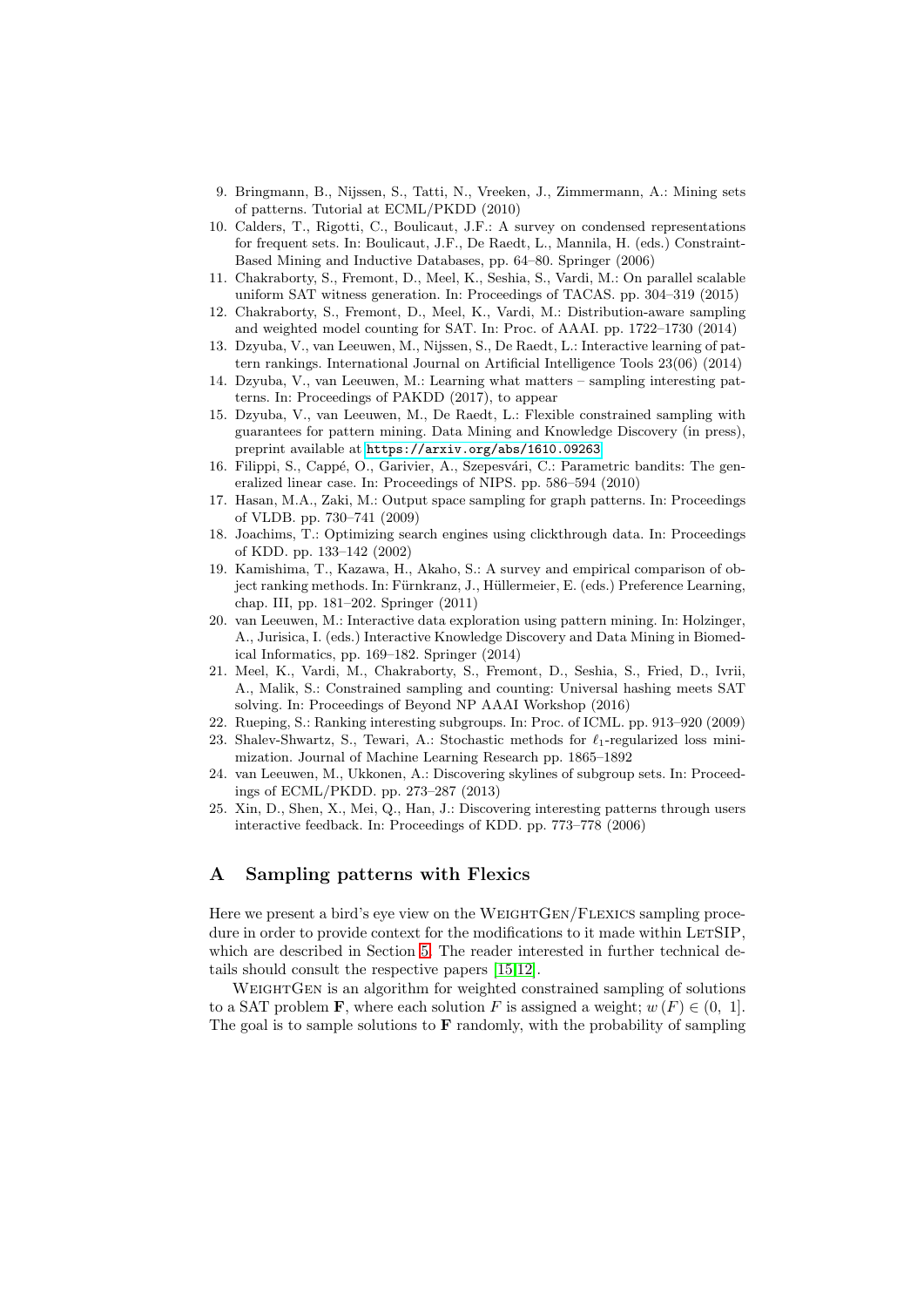<span id="page-13-1"></span>

Fig. 2. The two principal components obtained from the *Items* features of all frequent patterns, i.e., pattern descriptions<sup>[5](#page-13-0)</sup>. The size and the color of a point indicate the value of  $\varphi_{\text{logistic}}$  of the corresponding pattern. For clarity, only a 1%-subsample is shown.

a solution F proportional to its weight  $w(F)$ . WEIGHTGEN employs the following high-level sampling procedure: 1) partition the set of solutions to  $\bf{F}$  into a number of random subsets (referred to as *cells*); 2) sample a random cell, and 3) sample a random solution from that cell. The key challenges are obtaining a partitioning with desirable properties and enumerating the solutions in a random cell efficiently. WEIGHTGEN addresses these with partitionings induced by random XOR constraints (XORs).

Flexics extends this sampling procedure from SAT to pattern mining. Variables in XORs correspond to individual items:  $\bigotimes_{i \in \mathcal{I}} b_i \cdot [i \in p] = b_0$ , where  $b_{0|i} \in \{0,1\}$ . The coefficients  $b_i$  determine the items involved in the constraint, whereas the *parity bit*  $b_0$  determines whether an even or an odd number of the involved items must be set to 1 for a pattern  $p$  to satisfy the XOR. Together,  $m$  XORs identify one cell belonging to a partitioning of the set of all patterns into  $2^m$  cells. A required number of XORs is estimated once per batch, based on theoretical considerations. Then for each sample  $(1)$  the coefficients b are drawn uniformly, obtaining a random cell; (2) FLEXICS enumerates and stores all patterns in that cell, i.e., the patterns that satisfy the original constraints  $\mathcal C$  and the sampled XORs; (3) a perfect sample is drawn from the cell and returned as the overall sample. Theoretical properties of uniformly drawn XORs allow proving desirable properties of the partitioning and bounding the sampling error.

In order to illustrate the concepts described above, we use the characteristic example from Section [6](#page-7-0) with  $\varphi = \varphi_{\text{logistic}}$  after 30 learning iterations. We visualize patterns by plotting the two principal components obtained from the Items feature matrix, i.e., pattern descriptions. Figure [2](#page-13-1) shows all frequent patterns,

<span id="page-13-0"></span> $5$  The PCA coordinates and  $\varphi$ <sub>logistic</sub> are strongly correlated, because they are computed using the same feature representation for patterns (Items).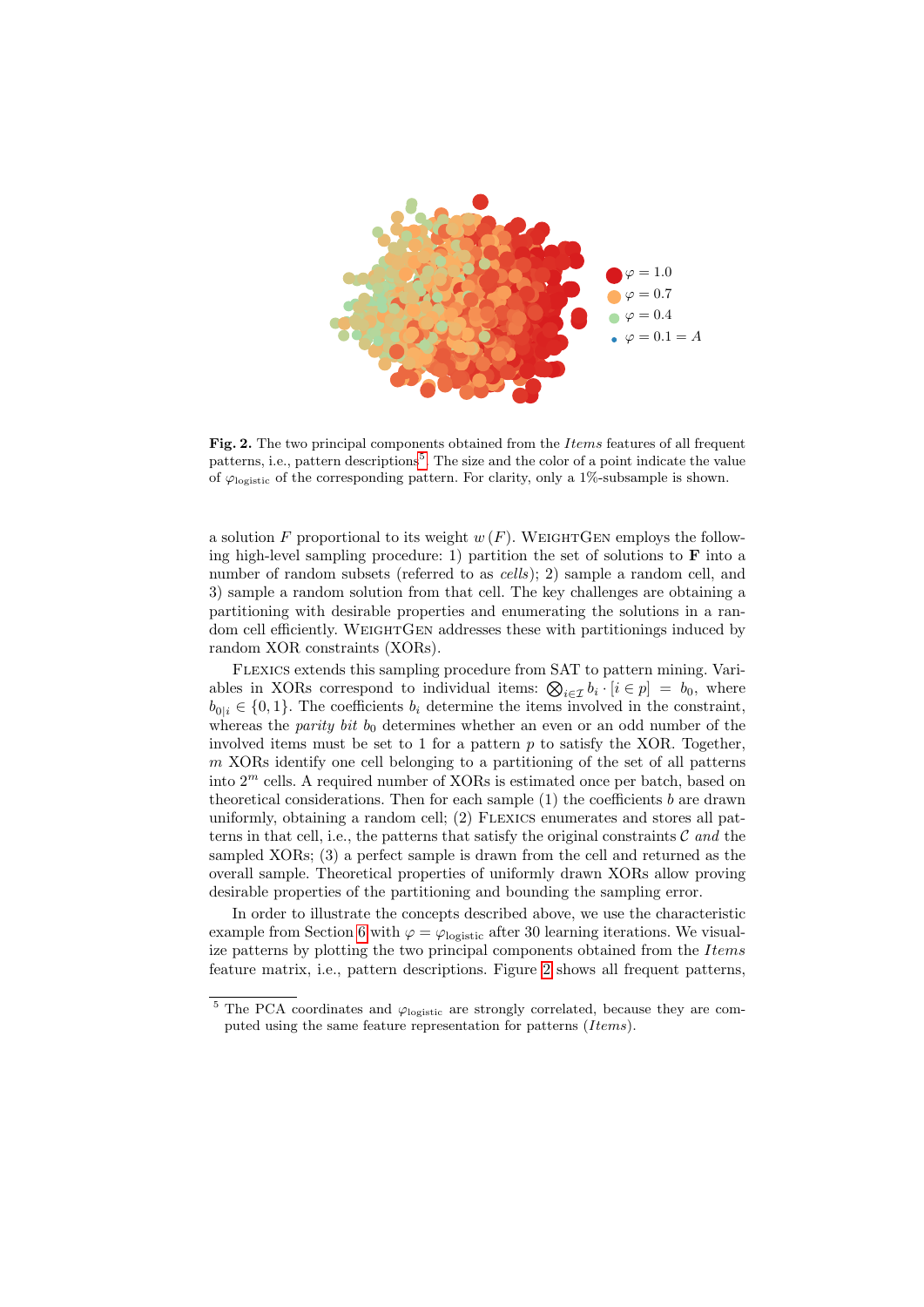while Figure [3](#page-15-0) shows examples of random cells, i.e., the output of FLEXICSRAN- $DOMCELL, from which patterns are chosen by a cell sampling strategy  $\varsigma$ .$ 

The cells are different from each other, thus patterns returned from consecutive cells are independent and diverse. In each cell, we highlight the pattern with the highest quality  $\varphi_{\text{logistic}}$ , which is returned by  $\varsigma = \text{Top}(1)$ , along with  $P_{\varsigma=RANDOM}$ , the probability that it is sampled from that cell if  $\varsigma =$  RANDOM. These probabilities do not exceed 0.05, which demonstrates the motivation for alternative cell sampling strategies. As expected, the patterns returned by Top(1) are concentrated in the regions in the pattern space that are characterized by high values of  $\varphi$ <sub>logistic</sub>. Nevertheless, they are different from each other, thus the diversity across samples is maintained, regardless of the bias towards exploitation.